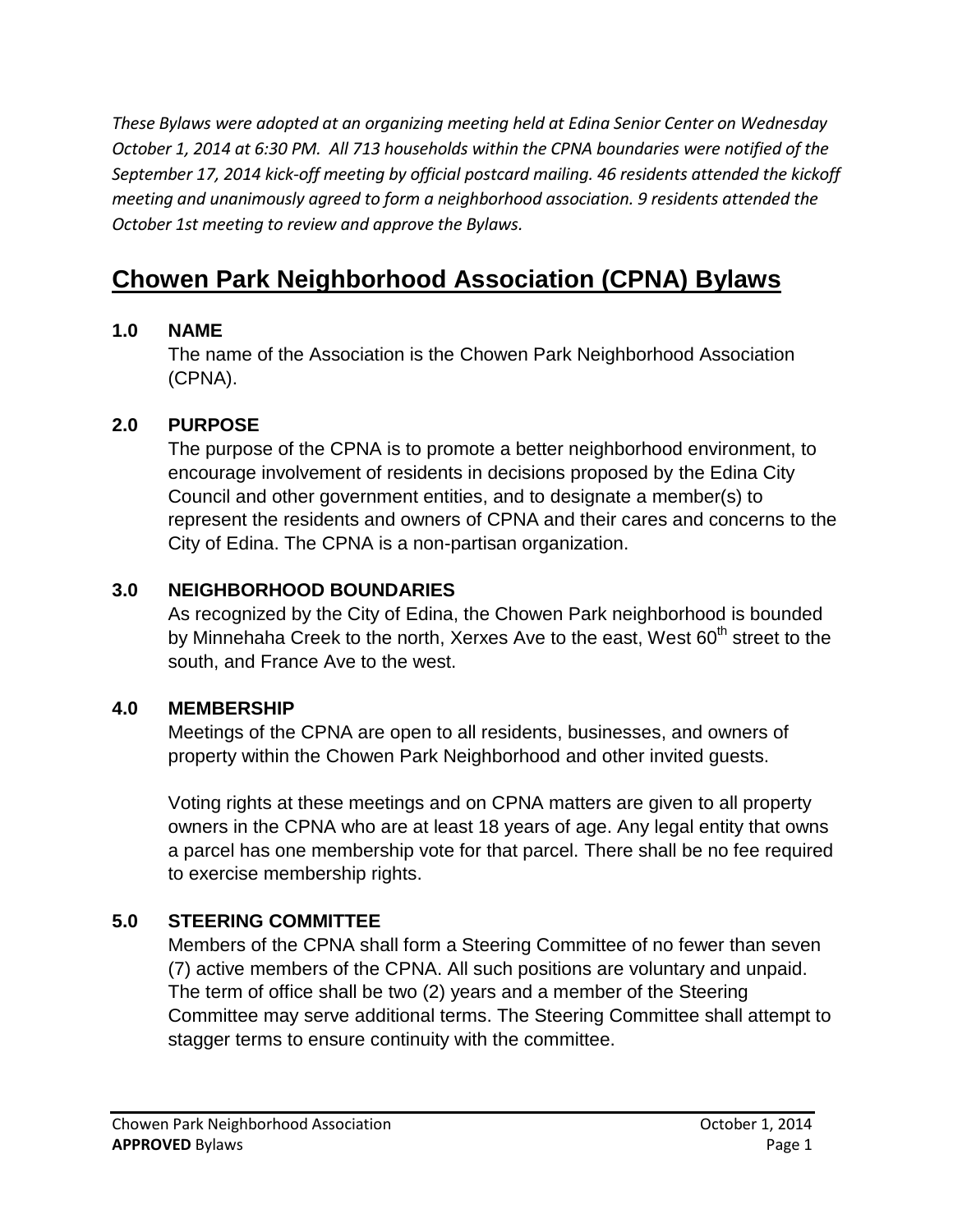- **5.1** The Steering Committee shall plan and lead all CPNA meetings, take action between meetings on issues identified at the Annual Meeting, and act on time-sensitive matters in accordance with the agreement of a majority of its members.
- **5.2** The Steering Committee shall designate one of its members as Secretary to keep minutes of its meetings and all meetings of the CPNA, and shall make such minutes available to CPNA members at the Annual Meeting or upon request
- **5.3** All Steering Committee members must be property owners within the Chowen Park Neighborhood. If they no longer own property in the neighborhood, they must resign from the Steering Committee.
- **5.4** If a Steering Committee member resigns, causing the number of members to fall below the minimum, the remaining Steering Committee members shall recruit another CPNA member to fulfill the remainder of the term. Such replacement shall require majority approval of the members in attendance.
- **5.5** Neighborhood residents will indemnify and hold harmless any Steering Committee member from any suit, damage, claim, judgement or liability arising out of or asserted to arise out of conduct of such person in his or her capacity as a member of the Steering Committee performing services for the CPNA, except in cases involving willful misconduct.
- **5.6** Members of the CPNA Steering Committee should be personally committed to the mission of the organization, willing to volunteer sufficient time and resources (e.g., paper, printing) to help achieve the Association's mission.

## **6.0 REMOVAL FROM STEERING COMMITTEE**

A Steering Committee member may be removed from office if 4/5 of the Steering Committee votes to remove such member. Upon removal, a new member shall be recruited by the Steering Committee to serve the remainder of the vacant Steering Committee member's term.

## **7.0 CONFLICT OF INTEREST**

Steering Committee members are responsible for administering the affairs of the CPNA prudently and honestly, and for exercising their best care, skill, and judgment for the sole benefit of the CPNA. Steering Committee members shall not use their position with the CPNA for personal benefit. The interests of the Association must be the first priority in all decisions and actions. Any CPNA member, whether a Steering Committee member or general member, who has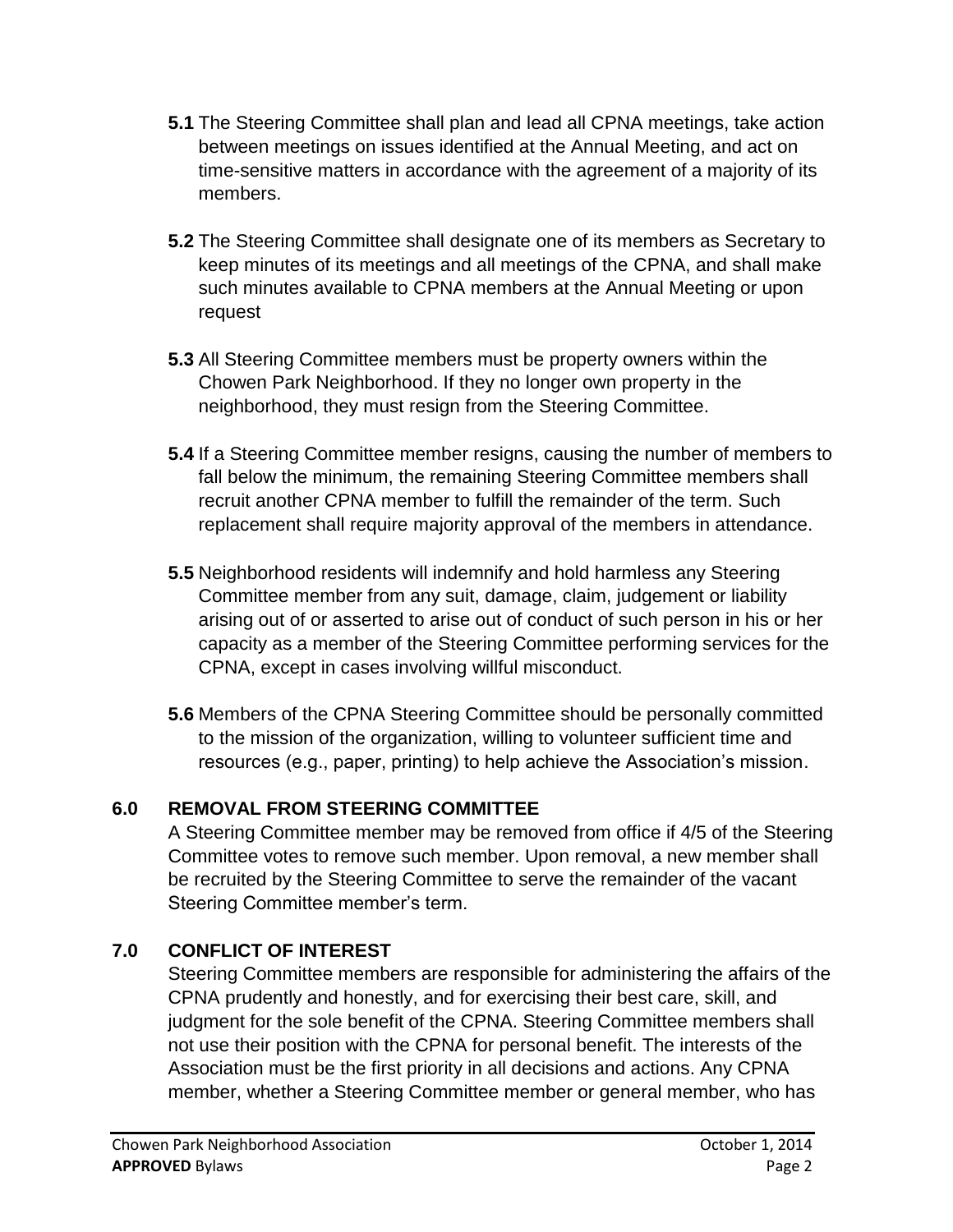received a donation or other benefit from any individual, business, or other entity to be impacted from an impending decision of the CPNA, shall recuse himself or herself and shall not vote regarding such a matter.

#### **8.0 SUBCOMMITTEES**

The Steering Committee may designate subcommittees as necessary to address neighborhood issues or plan neighborhood events. Membership in CPNA is necessary to be appointed to a subcommittee.

#### **9.0 ANNUAL MEETING**

The CPNA shall hold at least one neighborhood meeting annually. Notice of the date and time shall be emailed, delivered, and/or mailed to each resident in the Chowen Park neighborhood no fewer than two (2) weeks before the meeting. The business of the Annual Meeting shall be the election of Steering Committee member(s), discussion and prioritization of neighborhood issues, and planning of other neighborhood events.

The Steering Committee shall schedule the date, time and location of the annual meeting. Unless otherwise determined, the Annual Meeting shall be held at the Edina City Hall each fall.

#### **10.0 REGULAR MEETINGS**

Regular meetings will be scheduled by the Steering Committee based on the needs or concerns of the CPNA members. All meetings will be announced at least two (2) weeks in advance.

#### **11.0 SPECIAL MEETINGS**

Special meetings of the CPNA may be called by a majority of Steering Committee members to address time-sensitive issues. Actions taken at the Special Meeting shall be in accordance with the majority interest of the CPNA members and shall be reported at the next regularly scheduled meeting.

#### **12.0 VOTING**

All actions taken by the CPNA shall be by majority vote of those members present at a meeting. Voting by proxy is not allowed. There are no minimum quorums.

#### **13.0 USE OF THE CPNA NAME**

The CPNA name may not be used in connection with a solicitation for a donation, whether financial or in-kind, or be used in connection with another group/organization/event without prior approval of the CPNA Steering